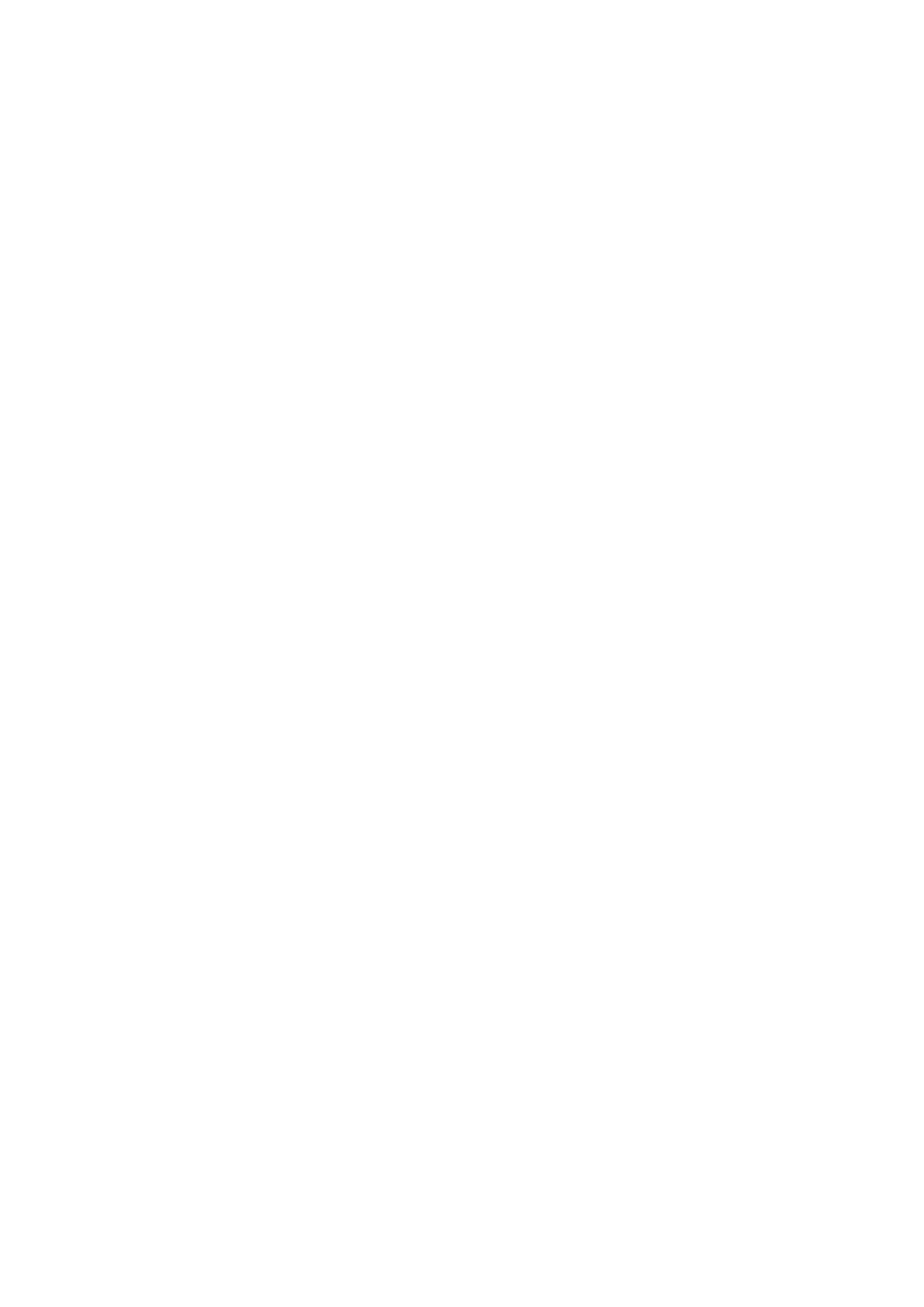# **TABLES**

| Table 1: |                                                                                            |  |
|----------|--------------------------------------------------------------------------------------------|--|
| Table 2: | Ranked numbers of medical and dental officers employed by DHBs 2020 on July 1 2021 4       |  |
| Table 3: |                                                                                            |  |
| Table 4: | Ranked average medical and dental officer salary per DHB including numbers of medical and  |  |
|          |                                                                                            |  |
| Table 5: |                                                                                            |  |
| Table 6: | Numbers of medical and dental officers on each salary step by gender and DHB 2021 10       |  |
| Table 7: | Combined specialist and medical/dental officer superannuation arrangements per DHB 2021 13 |  |
|          |                                                                                            |  |

# **FIGURES**

| Figure 1:              | Total numbers of specialists and medical and dental officers employed by DHBs 2006-2021 and                                                                                                       |  |
|------------------------|---------------------------------------------------------------------------------------------------------------------------------------------------------------------------------------------------|--|
| Figure 2:              | Summary of national average full time equivalent salaries for specialists and medical and dental                                                                                                  |  |
| Figure 3:<br>Figure 4: | Proportion of specialists and by gender on the top step of the salary scale from 2006-2021 11<br>Proportion of medical and dental officers and by gender on the top step of the salary scale from |  |
|                        |                                                                                                                                                                                                   |  |
| Figure 5:              |                                                                                                                                                                                                   |  |
| Figure 6:              | Total number and proportion of medical and dental officers by gender 2006-2021 12                                                                                                                 |  |

MMM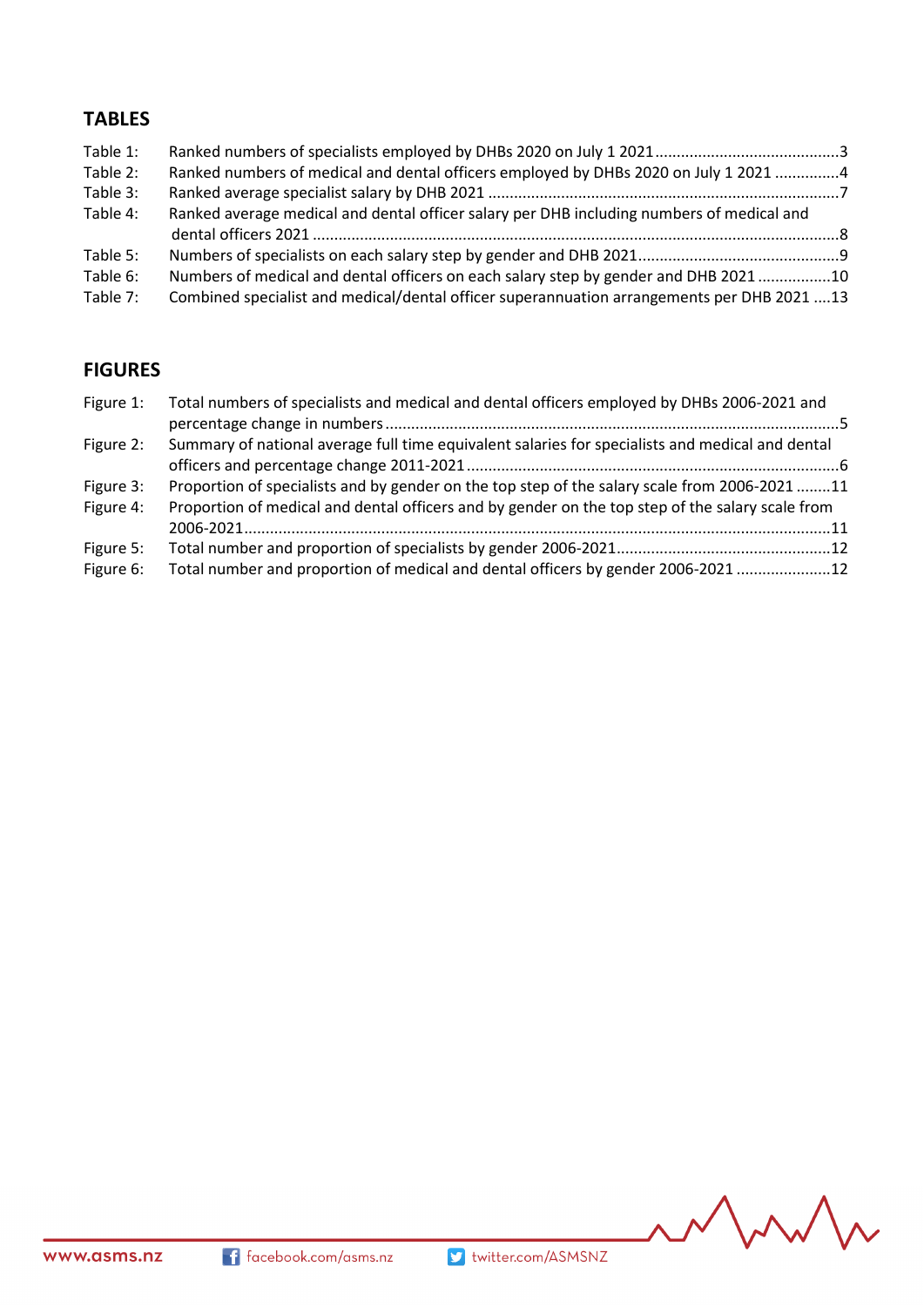## **INTRODUCTION**

The Association of Salaried Medical Specialists (ASMS) has been recording the salaries of specialists and medical and dental officers working at District Health Boards (DHBs) throughout the country since 1993. Information is requested from DHBs about the number of senior medical and dental staff on each step of the salary scale on 1 July 2021, whether they are ASMS members or not. The salary steps are those derived from the 2017-2020 ASMS DHB Multi-Employer Collective Agreement (MECA). This survey reports on the current salary scales of the MECA that came into effect on 6 April 2020. The figures represent the number of people on each salary step rather than full-time equivalents (FTE) and do not take account or hours worked in excess of 40 hours per week, availability allowances or any other salary enhancements.

In addition to recording numbers of senior medical and dental staff per salary step, the survey requests a breakdown of these numbers by gender. This provides an insight into the gender composition of senior medical and dental staff by DHB, as well as allowing ASMS to track changes in this regard since the data became available more than 10 years ago.

Finally, the survey requests information on the superannuation schemes currently used by senior medical and dental staff. There are three categories in this section; the number receiving an employer contribution under the Government Superannuation Fund (GSF) or the National Provident Fund (NPF) which closed to new members in 1992, the number receiving a contribution under the DHB MECA Clause 17.2 and those who receive an employer contribution in some other way.

### **KEY FINDINGS**

On 1 July 2021, there were 5558 specialists and 543 medical and dental officers employed across New Zealand's DHBs, with a total senior medical workforce of 6101 people. These figures represent a 6.1% increase in specialist numbers and a 11% increase in medical and dental officer numbers compared with the previous year. This increase is not in line with previous years and is likely to be an overestimation, possibly capturing individuals who are employed by more than one DHB. Of these, 3278 (59%) specialists were male and 2280 (41%) were female. This represents an increase in the number of male specialists of 4.1% and an increase in the number of female specialists of 9% compared with 2020. For medical and dental officers, 287 (53%) were male and 256 (47%) were female. This represents an increase in the number of male medical and dental officers of 14.3% and an increase in the number of female medical and dental officers of 8% compared with 2020.

The figures report an increase in the average specialist salary of 1.1% to \$217,063 and a decrease in the average medical and dental officer salary of -1.1% to \$161,465 compared with the previous year. The highest average salary for specialists was recorded at Wairarapa DHB (\$230,909 n=25), and the lowest again at Hutt Valley DHB (\$212,612 n=167). The lowest average salary for medical officers was again at Auckland DHB (\$147,135 n=129).

In 2021, 37% (n=2049) of all specialists were on the top step of the salary scale compared with 35% (n=1852) in 2020. In terms of the gender composition of the top step, 28.5 % (n=583) were female and 71.5% (n=1466) were male. For medical and dental officers, 38.1% (n=207) were on the top step, comprised of 44.4% (n=92)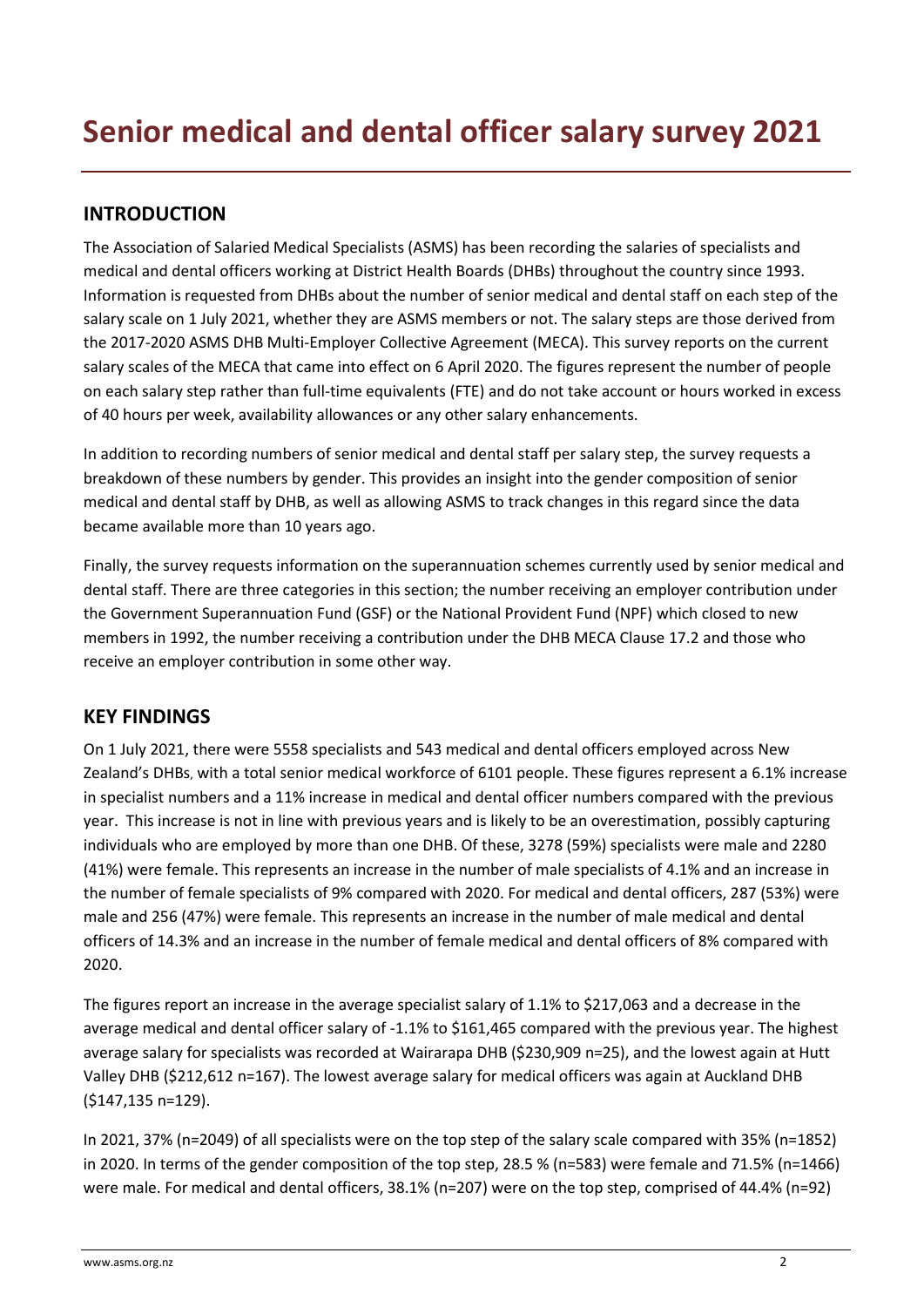females and 55.6% (n=115) males. For both specialists and medical and dental officers, the majority were on the top step, with the second largest grouping of specialists being on Step 10 (570 individuals). The second largest grouping of medical and dental officers was on step 1 (82 individuals).

## **RESULTS**

Table 1 presents the distribution of specialists by DHB. Auckland DHB remains the largest employer of specialists, followed by Canterbury and Counties Manukau. This year Wairarapa and West Coast DHBs have the lowest number of specialists in the country both having fewer than 50 specialists.

| <b>DHB</b>                 | 2021 | % change in numbers cf 2020 |
|----------------------------|------|-----------------------------|
| <b>Auckland</b>            | 1024 | 0%                          |
| Canterbury                 | 659  | 4%                          |
| <b>Counties Manukau</b>    | 565  | $-2%$                       |
| Waitematā                  | 510  | 5%                          |
| <b>Capital &amp; Coast</b> | 460  | 13%                         |
| Waikato                    | 449  | 19%                         |
| Southern                   | 340  | 7%                          |
| <b>Bay of Plenty</b>       | 241  | 10%                         |
| <b>Northland</b>           | 182  | 24%                         |
| <b>MidCentral</b>          | 171  | 8%                          |
| Hawke's Bay                | 170  | 13%                         |
| <b>Hutt Valley</b>         | 167  | $-1%$                       |
| <b>Nelson-Marlborough</b>  | 144  | 6%                          |
| <b>Taranaki</b>            | 134  | 9%                          |
| <b>Lakes</b>               | 107  | 2%                          |
| <b>South Canterbury</b>    | 66   | 27%                         |
| Tairāwhiti                 | 58   | 2%                          |
| Whanganui                  | 52   | 11%                         |
| <b>West Coast</b>          | 34   | 3%                          |
| Wairarapa                  | 25   | 25%                         |
|                            | 5558 | 6%                          |

<span id="page-4-0"></span>**Table 1: Ranked numbers of specialists employed by DHBs 2020 on July 1 2021**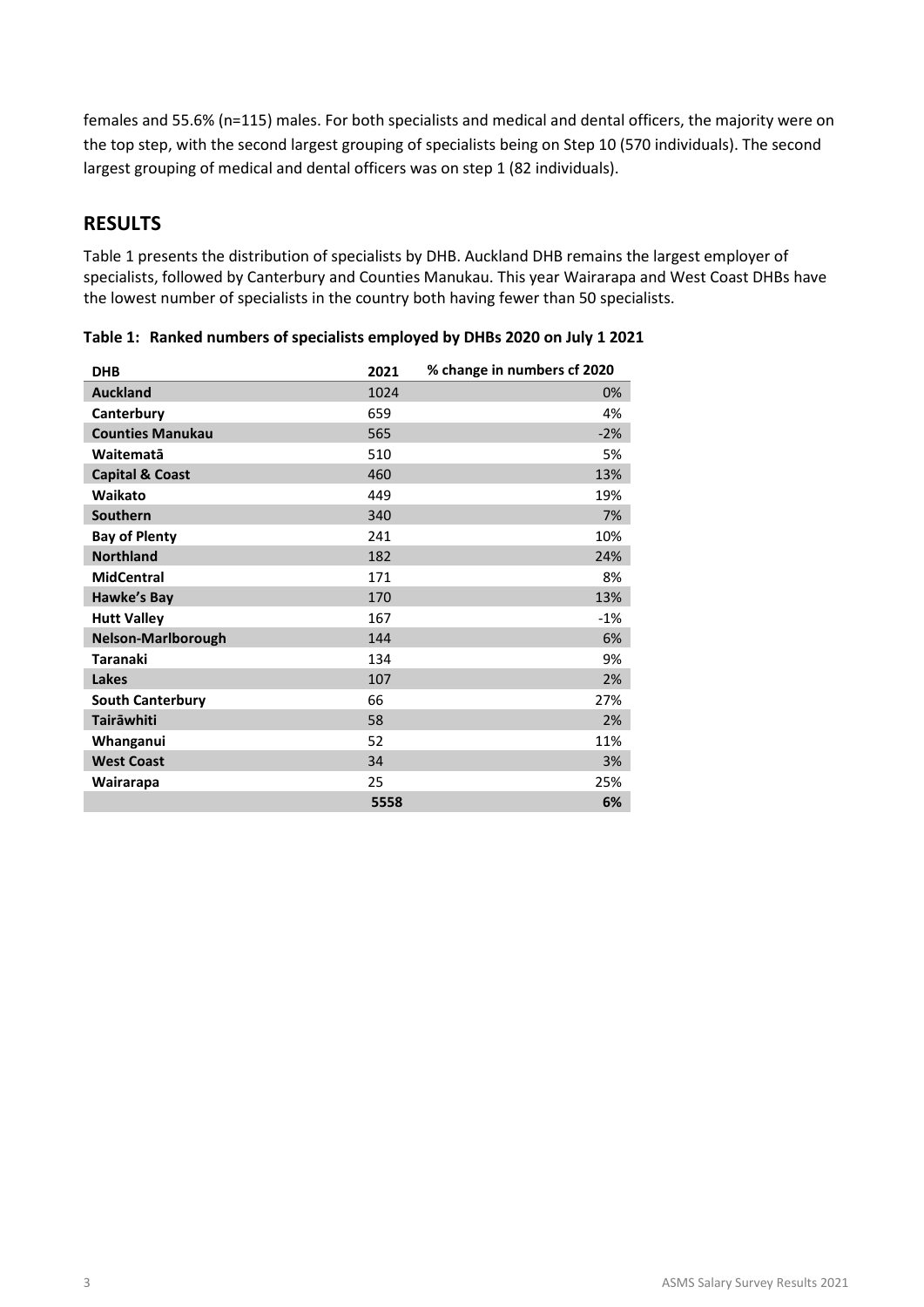Table 2 presents the distribution of medical and dental officers by DHB. Auckland, Waitematā and Counties Manukau have the largest numbers of medical and dental officers with Wairarapa and Tairāwhiti having the lowest number.

| <b>DHB</b>                 | 2021           | % change in numbers cf 2020 |
|----------------------------|----------------|-----------------------------|
| <b>Auckland</b>            | 129            | 2%                          |
| Waitematā                  | 74             | $-5%$                       |
| Canterbury                 | 44             | 118%                        |
| Waikato                    | 69             | 57%                         |
| <b>Counties Manukau</b>    | 74             | 0%                          |
| <b>Northland</b>           | 33             | 6%                          |
| Nelson-Marlborough         | 13             | $-9%$                       |
| <b>Bay of Plenty</b>       | 20             | 0%                          |
| <b>Taranaki</b>            | 12             | 8%                          |
| Southern                   | 17             | $-29%$                      |
| <b>MidCentral</b>          | 12             | 9%                          |
| <b>Capital &amp; Coast</b> | 12             | 50%                         |
| <b>Hawkes Bay</b>          | 9              | $-36%$                      |
| <b>West Coast</b>          | 8              | 60%                         |
| <b>Hutt Valley</b>         | $\overline{4}$ | $-50%$                      |
| Lakes                      | 3              | -50%                        |
| <b>South Canterbury</b>    | $\overline{3}$ | $-25%$                      |
| Whanganui                  | 3              | $-25%$                      |
| Wairarapa                  | $\overline{2}$ | 0%                          |
| Tairāwhiti                 | $\overline{2}$ | 100%                        |
| <b>Total</b>               | 543            | 11%                         |

#### <span id="page-5-0"></span>**Table 2: Ranked numbers of medical and dental officers employed by DHBs 2020 on July 1 2021**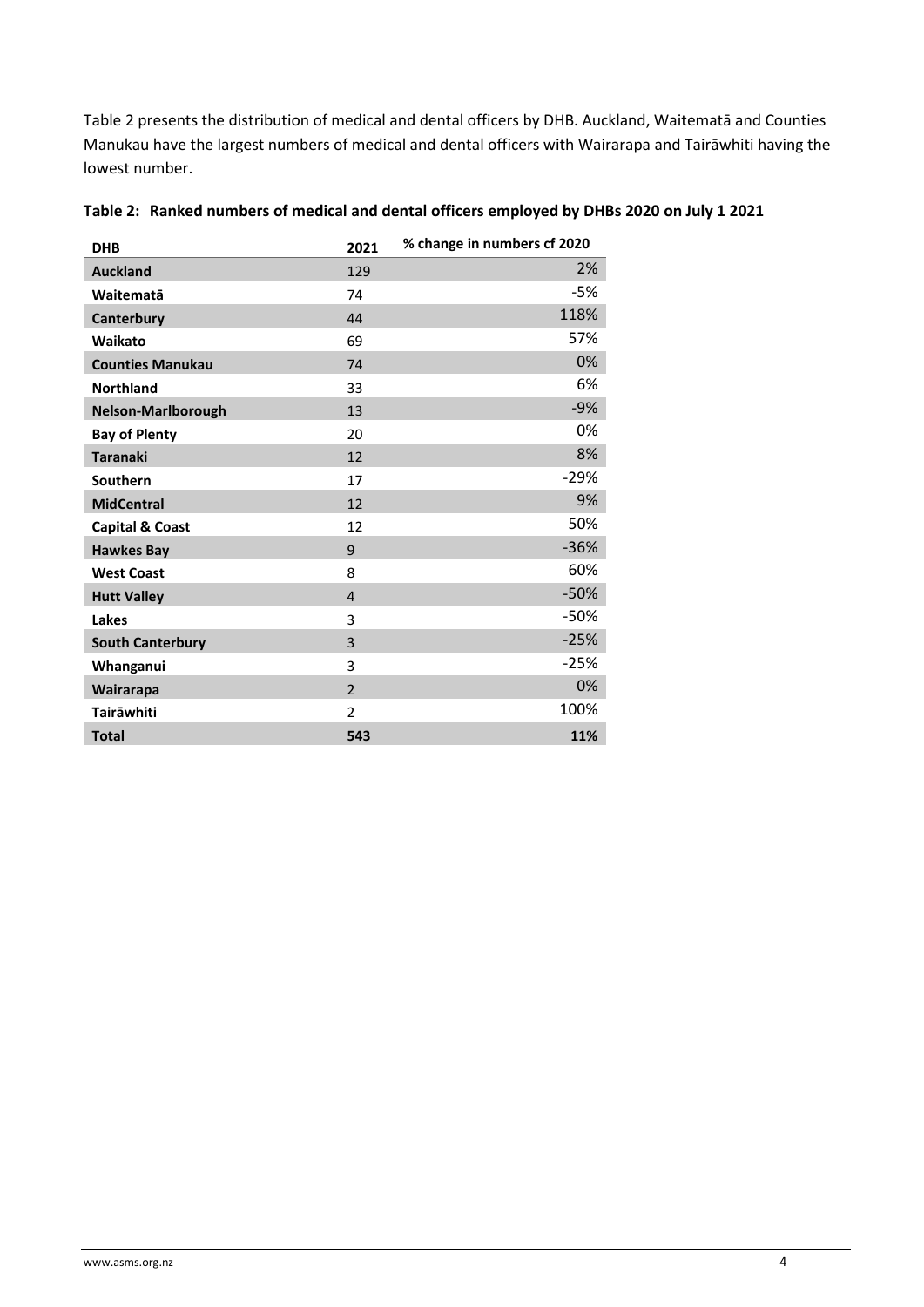Figure 1 shows how total numbers of both specialists and medical and dental officers have changed over the past 13 years, with the trend lines displaying the year-on-year percentage change in these total numbers across all DHBs. This year saw a 6% increase in the number of specialists which is not in line with other percentage increases in recent years. Discussions with industrial officers and comparisons with official Medical Council figures suggest that this 6% increase is excessive. It is possible that there may be double counting occurring, particularly if some doctors are employed at more than one DHB. It is important that these figures are treated with caution as there is no way of discerning whether this happens. Moreover, given the figures are headcount and not FTE, the purported 6% increase does not necessarily signal a sudden increase in the supply of doctors or an increased workforce in real terms.



<span id="page-6-0"></span>**Figure 1: Total numbers of specialists and medical and dental officers employed by DHBs 2006-2021 and percentage change in numbers**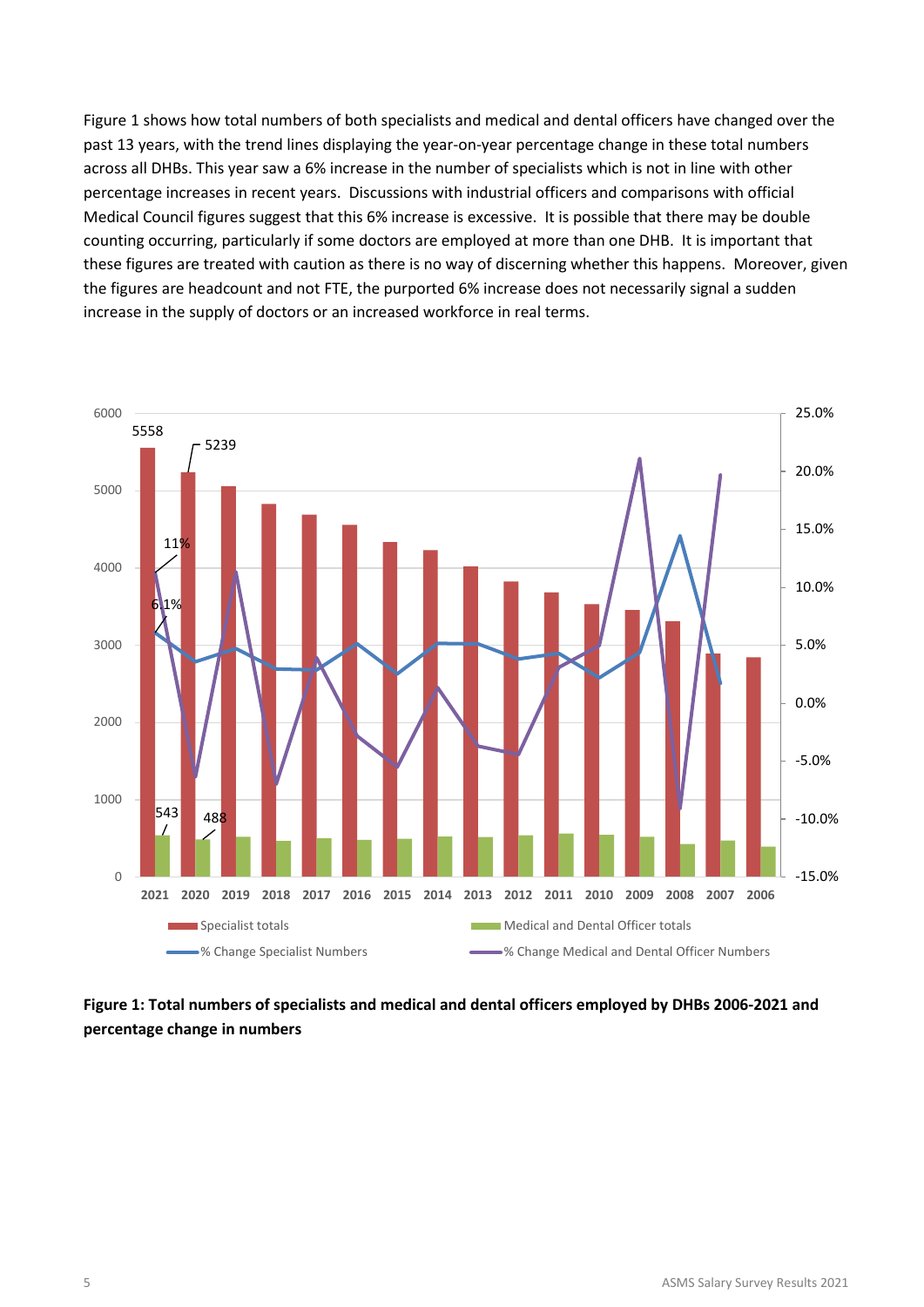Figure 2 shows trends in average full-time equivalent specialist and medical and dental officer salaries over the past eleven years, with the percentage change in average salary from 2012.



<span id="page-7-0"></span>**Figure 2: Summary of national average full time equivalent salaries for specialists and medical and dental officers and percentage change 2011-2021**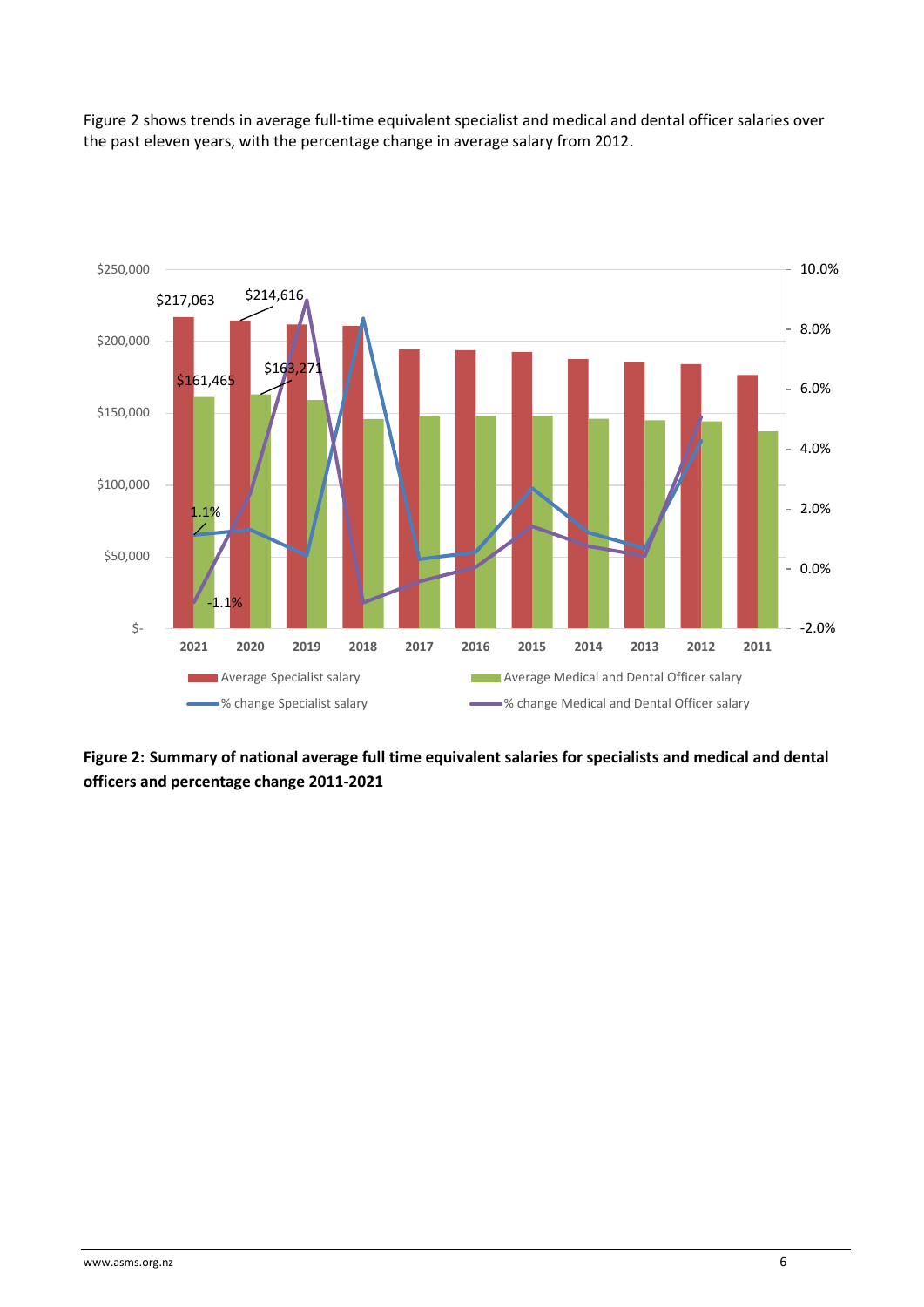Table 3 presents the ranked average salaries of specialists by DHB. Table 4 presents the same figures for medical and dental officers.

| <b>DHB</b>                 | <b>Total average salary</b> | <b>Specialists per DHB</b> |
|----------------------------|-----------------------------|----------------------------|
| Wairarapa                  | \$230,909                   | 25                         |
| Tairāwhiti                 | \$228,169                   | 58                         |
| Whanganui                  | \$228,107                   | 52                         |
| Nelson-Marlborough         | \$223,812                   | 144                        |
| <b>Auckland</b>            | \$218,992                   | 1024                       |
| Southern                   | \$218,203                   | 340                        |
| <b>West Coast</b>          | \$217,997                   | 34                         |
| <b>Northland</b>           | \$217,841                   | 182                        |
| <b>South Canterbury</b>    | \$217,397                   | 66                         |
| Lakes                      | \$217,384                   | 107                        |
| <b>Counties Manukau</b>    | \$217,014                   | 565                        |
| <b>MidCentral</b>          | \$216,987                   | 171                        |
| Waitematā                  | \$216,878                   | 510                        |
| <b>Capital &amp; Coast</b> | \$216,834                   | 460                        |
| <b>Hawke's Bay</b>         | \$216,802                   | 170                        |
| Waikato                    | \$215,171                   | 449                        |
| <b>Bay of Plenty</b>       | \$214,839                   | 241                        |
| Taranaki                   | \$214,504                   | 134                        |
| Canterbury                 | \$213,463                   | 659                        |
| <b>Hutt Valley</b>         | \$212,612                   | 167                        |

## <span id="page-8-0"></span>**Table 3: Ranked average specialist salary by DHB 2021**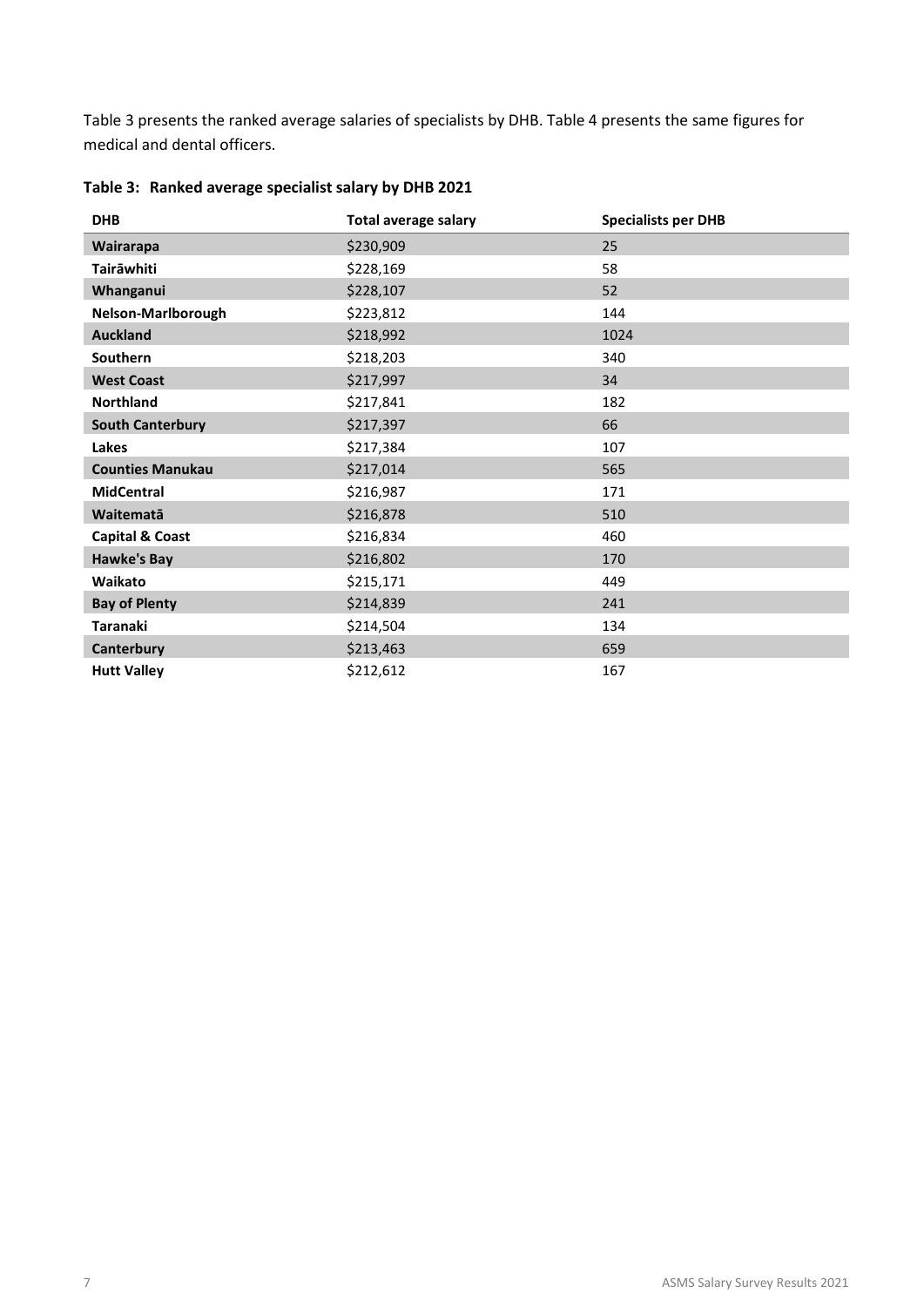| <b>DHB</b>                 | <b>Total average salary</b> | <b>Medical and dental officers per DHB</b> |
|----------------------------|-----------------------------|--------------------------------------------|
| <b>Capital &amp; Coast</b> | \$187,500                   | 12                                         |
| <b>MidCentral</b>          | \$184,367                   | 12                                         |
| <b>Bay of Plenty</b>       | \$181,257                   | 20                                         |
| <b>Hawke's Bay</b>         | \$180,879                   | 9                                          |
| <b>Hutt Valley</b>         | \$177,900                   | $\overline{4}$                             |
| Nelson-Marlborough         | \$176,858                   | 13                                         |
| <b>West Coast</b>          | \$175,400                   | 8                                          |
| <b>South Canterbury</b>    | \$173,933                   | 3                                          |
| Wairarapa                  | \$171,002                   | $\overline{2}$                             |
| Southern                   | \$170,599                   | 17                                         |
| <b>Taranaki</b>            | \$170,348                   | 12                                         |
| Tairāwhiti                 | \$168,433                   | $\overline{2}$                             |
| Lakes                      | \$166,357                   | $\overline{3}$                             |
| <b>Northland</b>           | \$165,303                   | 33                                         |
| Waitematā                  | \$164,334                   | 74                                         |
| Canterbury                 | \$163,045                   | 44                                         |
| Whanganui                  | \$160,140                   | $\overline{3}$                             |
| Waikato                    | \$158,461                   | 69                                         |
| <b>Counties Manukau</b>    | \$158,348                   | 74                                         |
| <b>Auckland</b>            | \$147,135                   | 129                                        |

#### <span id="page-9-0"></span>**Table 4: Ranked average medical and dental officer salary per DHB**

Table 5 and 6 present a detailed breakdown of where specialists and medical and dental officers are placed on their respective salary scales according to gender and how this varies by DHB. The final rows present the gender totals, national totals and the percentage of females and males on each of the salary steps.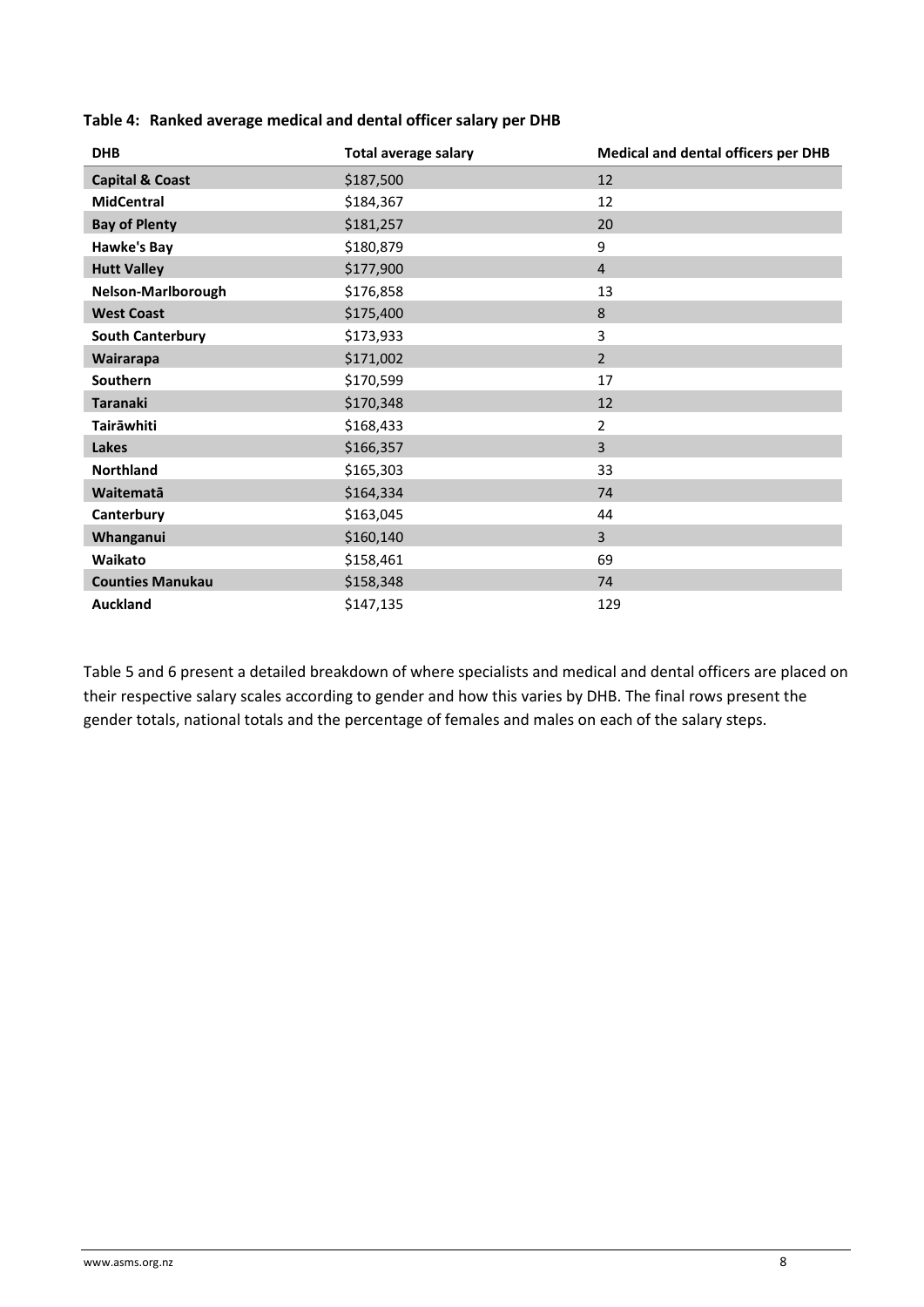| <b>DHB</b>                |                       | 15                   | 14                            | 13                      | 12                             | 11                            | 10                  | 9                       | 8                   | 7                 | 6                                | 5                   | 4                             | 3                   | 2                             | 1                           |
|---------------------------|-----------------------|----------------------|-------------------------------|-------------------------|--------------------------------|-------------------------------|---------------------|-------------------------|---------------------|-------------------|----------------------------------|---------------------|-------------------------------|---------------------|-------------------------------|-----------------------------|
| Northland                 | Males                 | 44                   | $\overline{7}$                | $\overline{\mathbf{4}}$ | $\overline{\mathbf{4}}$        | $\overline{4}$                | $\overline{7}$      | $\overline{7}$          | 6                   | 5                 | $\overline{7}$                   | 5                   | 3                             | $\mathbf 0$         | $\overline{2}$                | $\mathbf 1$                 |
|                           | Females               | 26                   | $\mathbf{1}$                  | 4                       | $\mathbf{1}$                   | $\overline{2}$                | $\overline{7}$      | 4                       | $\mathbf 1$         | 6                 | $\overline{2}$                   | 4                   | $\overline{7}$                | 4                   | 4                             | 3                           |
|                           | <b>TOTAL</b>          | 70                   | 8                             | 8                       | 5                              | 6                             | 14                  | 11                      | $\overline{7}$      | 11                | 9                                | 9                   | 10                            | 4                   | 6                             | 4                           |
| Waitematā                 | Males                 | 134                  | 13                            | 8                       | 8                              | 6                             | 30                  | 8                       | 13                  | 13                | 23                               | 11                  | 6                             | 8                   | 11                            | 5                           |
|                           | Females               | 54                   | 11                            | 8                       | 10                             | 8                             | 28                  | 12                      | 8                   | 12                | 10                               | 11                  | 11                            | 12                  | 12                            | 6                           |
|                           | <b>TOTAL</b>          | 188                  | 24                            | 16                      | 18                             | 14                            | 58                  | 20                      | 21                  | 25                | 33                               | 22                  | 17                            | 20                  | 23                            | 11                          |
| Auckland                  | Males                 | 268                  | 19                            | 15                      | 11                             | 18                            | 55                  | 30                      | 19                  | 20                | 18                               | 20                  | 18                            | 17                  | 8                             | $\overline{7}$              |
|                           | Females               | 144                  | 22                            | 18                      | 22                             | 21                            | 55                  | 21                      | 31                  | 18                | 27                               | 23                  | 23                            | 19                  | 23                            | 14                          |
|                           | <b>TOTAL</b>          | 412                  | 41                            | 33                      | 33                             | 39                            | 110                 | 51                      | 50                  | 38                | 45                               | 43                  | 41                            | 36                  | 31                            | 21                          |
| <b>Counties Manukau</b>   | Males                 | 139                  | 9                             | 13                      | 15                             | 8                             | 36                  | 20                      | $\overline{7}$      | 12                | 8                                | 5                   | 8                             | 19                  | 7                             | 7                           |
|                           | Females               | 57                   | 11                            | 10                      | 15                             | 6                             | 43                  | 19                      | 13                  | 14                | 10                               | 14                  | 14                            | 5                   | 6                             | 15                          |
|                           | <b>TOTAL</b>          | 196                  | 20                            | 23                      | 30                             | 14                            | 79                  | 39                      | 20                  | 26                | 18                               | 19                  | 22                            | 24                  | 13                            | 22                          |
| Waikato                   | Males                 | 112                  | 13                            | 16                      | 13                             | 10                            | 28                  | 12                      | 15                  | 11                | 14                               | 13                  | 17                            | 10                  | 13                            | $\overline{4}$              |
|                           | Females               | 32                   | 6                             | 6                       | 10                             | $\overline{7}$                | 17                  | 10                      | 6                   | 5                 | 9                                | 10                  | 10                            | $\overline{7}$      | 8                             | 5                           |
|                           | <b>TOTAL</b>          | 144                  | 19                            | 22                      | 23                             | 17                            | 45                  | 22                      | 21                  | 16                | 23                               | 23                  | 27                            | 17                  | 21                            | 9                           |
| <b>Bay of Plenty</b>      | Males                 | 63                   | 4                             | 5                       | 6                              | 8                             | 10                  | $\overline{7}$          | $\overline{7}$      | 6                 | 6                                | 5                   | 5                             | 10                  | 6                             | $\mathbf 1$                 |
|                           | Females               | 20                   | $\mathbf 1$                   | 3                       | 6                              | $\overline{7}$                | 11                  | $\overline{\mathbf{3}}$ | 5                   | 5                 | 5                                | 6                   | $\overline{\mathbf{4}}$       | $\overline{7}$      | 6                             | 3                           |
|                           | <b>TOTAL</b>          | 83                   | 5                             | 8                       | 12                             | 15                            | 21                  | 10                      | 12                  | 11                | 11                               | 11                  | 9                             | 17                  | 12                            | 4                           |
| Lakes                     | Males                 | 35                   | $\pmb{0}$                     | 3                       | $\mathbf{1}$                   | 3                             | $\overline{7}$      | $\overline{2}$          | 3                   | 3                 | $\mathbf 0$                      | $\overline{2}$      | $\mathbf 0$<br>$\overline{4}$ | 3<br>$\overline{4}$ | 3                             | $\mathbf 0$                 |
|                           | Females               | 11<br>46             | 0                             | 0<br>3                  | $\mathbf{1}$<br>$\overline{2}$ | $\overline{2}$<br>5           | $\overline{2}$<br>9 | 3<br>5                  | 3<br>6              | 3<br>6            | $\overline{2}$<br>$\overline{2}$ | 5<br>$\overline{7}$ | $\overline{\mathbf{4}}$       | $\overline{7}$      | $\overline{2}$<br>5           | 0<br>$\mathbf 0$            |
|                           | <b>TOTAL</b>          |                      | $\mathbf 0$<br>$\overline{4}$ |                         | 3                              | $\overline{2}$                | $\mathbf{1}$        | $\mathbf 1$             | 0                   | 0                 | $\mathbf{1}$                     | $\mathbf{1}$        |                               | 3                   | 0                             | 0                           |
| Tairāwhiti                | Males<br>Females      | 20<br>$\overline{7}$ | 3                             | 2<br>$\overline{2}$     | $\overline{2}$                 | $\overline{2}$                | $\mathbf{1}$        | $\mathbf 0$             | $\mathbf 0$         | $\mathbf{0}$      | $\mathbf 0$                      | $\mathbf 1$         | 0<br>$\mathbf 0$              | $\pmb{0}$           | $\mathbf 0$                   | $\overline{2}$              |
|                           | <b>TOTAL</b>          | 27                   | $\overline{7}$                | 4                       | 5                              | 4                             | $\overline{2}$      | $\mathbf 1$             | 0                   | 0                 | $\mathbf{1}$                     | $\overline{2}$      | 0                             | 3                   | 0                             | $\overline{2}$              |
| Taranaki                  | Males                 | 32                   | $\overline{4}$                | 5                       | 3                              | $\mathbf 1$                   | 11                  | $\overline{2}$          | 3                   | 3                 | $\overline{2}$                   | 6                   | 3                             | $\overline{2}$      | $\mathbf 1$                   | $\overline{4}$              |
|                           | Females               | 10                   | 2                             | $\mathbf{1}$            | 3                              | 4                             | 6                   | 3                       | 3                   | $\mathbf{1}$      | 3                                | 3                   | 6                             | $\overline{2}$      | 3                             | $\overline{2}$              |
|                           | <b>TOTAL</b>          | 42                   | 6                             | 6                       | 6                              | 5                             | 17                  | 5                       | $\boldsymbol{6}$    | $\overline{4}$    | 5                                | 9                   | 9                             | $\overline{4}$      | $\overline{\mathbf{4}}$       | 6                           |
| Hawke's Bay               | Males                 | 50                   | $\overline{4}$                | 4                       | 3                              | 6                             | 10                  | 5                       | $\mathbf 1$         | $\overline{2}$    | 5                                | 6                   | 3                             | 6                   | 3                             | $\overline{2}$              |
|                           | Females               | 11                   | $\mathbf{0}$                  | 3                       | 3                              | 5                             | 8                   | 3                       | $\sqrt{4}$          | 5                 | 5                                | 8                   | $\overline{2}$                | $\mathbf 1$         | $\mathbf 1$                   | $1\,$                       |
|                           | <b>TOTAL</b>          | 61                   | 4                             | $\overline{7}$          | 6                              | 11                            | 18                  | 8                       | 5                   | $\overline{7}$    | 10                               | 14                  | 5                             | $\overline{7}$      | 4                             | 3                           |
| Whanganui                 | Males                 | 25                   | $\mathbf{0}$                  | $\overline{2}$          | $\pmb{0}$                      | $\overline{2}$                | 3                   | $\mathbf 1$             | $\mathbf{1}$        | $1\,$             | $1\,$                            | $\mathbf 0$         | $\mathbf{0}$                  | $\mathbf 0$         | $\mathbf 1$                   | $\mathbf 0$                 |
|                           | Females               | 6                    | 0                             | 0                       | 0                              | 0                             | $\mathbf{1}$        | $\overline{2}$          | 3                   | $\mathbf{1}$      | $\mathbf{1}$                     | 0                   | 0                             | 0                   | $\mathbf{1}$                  | 0                           |
|                           | <b>TOTAL</b>          | 31                   | $\mathbf 0$                   | $\overline{2}$          | $\pmb{0}$                      | $\overline{2}$                | $\overline{4}$      | 3                       | $\sqrt{4}$          | $\overline{2}$    | $\overline{2}$                   | $\mathbf 0$         | $\pmb{0}$                     | $\mathbf 0$         | $\overline{2}$                | $\mathbf 0$                 |
| MidCentral                | Males                 | 50                   | 2                             | 2                       | 6                              | 5                             | 11                  | 10                      | 3                   | $\overline{7}$    | 5                                | 6                   | 6                             | $\overline{2}$      | 3                             | 3                           |
|                           | Females               | 11                   | 3                             | $\overline{2}$          | $\pmb{0}$                      | 5                             | 9                   | 3                       | 3                   | $\overline{2}$    | 3                                | $\mathbf 1$         | $\overline{4}$                | 3                   | $\mathbf 1$                   | $\mathbf 0$                 |
|                           | <b>TOTAL</b>          | 61                   | 5                             | 4                       | 6                              | 10                            | 20                  | 13                      | 6                   | 9                 | 8                                | $\overline{7}$      | 10                            | 5                   | 4                             | 3                           |
| Wairarapa                 | Males                 | 13                   | $\mathbf{1}$                  | $\pmb{0}$               | $\pmb{0}$                      | $\mathbf 1$                   | $\mathbf 0$         | $\pmb{0}$               | $\pmb{0}$           | $\mathbf 0$       | $\mathbf{0}$                     | $\mathbf 0$         | $\mathbf{0}$                  | $\mathbf 1$         | $\pmb{0}$                     | $\mathbf 0$                 |
|                           | Females               | $\overline{2}$       | 0                             | 2                       | 0                              | 0                             | $\mathbf{1}$        | $\mathbf{1}$            | $\overline{2}$      | 0                 | $\mathbf{1}$                     | 0                   | 0                             | 0                   | 0                             | 0                           |
|                           | <b>TOTAL</b>          | 15                   | $1\,$                         | $\overline{2}$          | $\pmb{0}$                      | $\mathbf 1$                   | $\mathbf 1$         | $\mathbf{1}$            | $\overline{2}$      | $\mathbf 0$       | $\mathbf 1$                      | $\mathbf 0$         | $\pmb{0}$                     | $\mathbf 1$         | $\mathbf 0$                   | $\pmb{0}$                   |
| Hutt                      | Males                 | 36                   | 6                             | 4                       | $\overline{2}$                 | $\overline{2}$                | $\overline{4}$      | $\overline{4}$          | $\overline{4}$      | 6                 | $\overline{7}$                   | 6                   | 4                             | 6                   | $\overline{4}$                | $\overline{2}$              |
|                           | Females               | 18                   | 5                             | 5                       | $1\,$                          | $\pmb{0}$                     | $\overline{4}$      | $\overline{2}$          | $\overline{4}$      | $\overline{4}$    | $\sqrt{4}$                       | 6                   | $\overline{\mathbf{4}}$       | 3                   | 5                             | 5                           |
|                           | <b>TOTAL</b>          | 54                   | 11                            | 9                       | 3                              | $\overline{2}$                | 8                   | 6                       | 8                   | 10                | 11                               | 12                  | 8                             | 9                   | 9                             | 7                           |
| Capital & Coast           | Males                 | 117                  | 9                             | 11                      | 11                             | 11                            | 19                  | 24                      | 12                  | 5                 | 15                               | $\overline{7}$      | 3                             | 12                  | 5                             | 3                           |
|                           | Females               | 52                   | 10                            | 11                      | 5                              | $\overline{7}$                | 13                  | 12                      | 8                   | 11                | $\overline{7}$                   | 12                  | 13                            | 10                  | 12                            | 13                          |
|                           | <b>TOTAL</b>          | 169                  | 19                            | 22                      | 16                             | 18                            | 32                  | 36                      | 20                  | 16                | 22                               | 19                  | 16                            | 22                  | 17                            | 16                          |
| <b>Nelson Marlborough</b> | Males                 | 48                   | $\overline{2}$                | 9                       | $\overline{2}$                 | $\mathbf{1}$                  | 12                  | 5                       | $\overline{2}$      | $\overline{2}$    | $\mathbf 1$                      | $\overline{2}$      | 0                             | $\overline{2}$      | $\mathbf{1}$                  | 0                           |
|                           | Females               | 15                   | $1\,$<br>3                    | 3                       | 5<br>$\overline{7}$            | $\mathbf 1$<br>$\overline{2}$ | 9<br>21             | $\mathbf 1$<br>6        | 5<br>$\overline{7}$ | $\mathbf{1}$<br>3 | 5<br>6                           | 3<br>5              | 3<br>3                        | $1\,$<br>3          | $\mathbf 1$<br>$\overline{2}$ | $\mathbf{1}$<br>$\mathbf 1$ |
| <b>West Coast</b>         | <b>TOTAL</b><br>Males | 63<br>9              | $\mathbf 1$                   | 12<br>$\mathbf 1$       | 0                              | $\mathbf 2$                   | $\mathbf 1$         | $\mathbf 2$             | $\pmb{0}$           | $\pmb{0}$         | $\pmb{0}$                        | $\pmb{0}$           | $\pmb{0}$                     | $\mathbf 1$         | $\mathbf 2$                   | $\pmb{0}$                   |
|                           | Females               | 6                    | 1                             | 0                       | 0                              | 0                             | 1                   | 0                       | 1                   | 0                 | 0                                | $\overline{2}$      | 0                             | 2                   | 1                             | $1\,$                       |
|                           | <b>TOTAL</b>          | 15                   | $\overline{2}$                | $\mathbf{1}$            | 0                              | $\overline{2}$                | $\overline{2}$      | $\overline{2}$          | $\mathbf{1}$        | $\mathbf 0$       | 0                                | $\overline{2}$      | $\mathbf 0$                   | 3                   | 3                             | $\mathbf{1}$                |
| Canterbury                | Males                 | 155                  | 14                            | 10                      | 17                             | 13                            | 34                  | 20                      | 27                  | 19                | $\overline{7}$                   | 14                  | 13                            | 10                  | 18                            | 17                          |
|                           | Females               | 57                   | 13                            | 6                       | 3                              | 16                            | 43                  | 10                      | 14                  | 14                | 16                               | 12                  | 18                            | 24                  | 11                            | 14                          |
|                           | <b>TOTAL</b>          | 212                  | 27                            | 16                      | 20                             | 29                            | 77                  | 30                      | 41                  | 33                | 23                               | 26                  | 31                            | 34                  | 29                            | 31                          |
| <b>South Canterbury</b>   | Males                 | 23                   | $\overline{2}$                | $1\,$                   | $\overline{2}$                 | $\mathbf 0$                   | 5                   | $\mathbf{1}$            | 3                   | $\mathbf 0$       | $\mathbf 0$                      | $\mathbf{1}$        | $\mathbf{1}$                  | $\overline{2}$      | $\overline{2}$                | 0                           |
|                           | Females               | 6                    | 0                             | 0                       | 0                              | 0                             | $\mathbf 1$         | 0                       | 4                   | 3                 | 0                                | 2                   | 2                             | $\overline{2}$      | $\mathbf 1$                   | $\overline{2}$              |
|                           | <b>TOTAL</b>          | 29                   | $\overline{2}$                | $\mathbf{1}$            | $\overline{2}$                 | 0                             | 6                   | $1\,$                   | $\overline{7}$      | 3                 | $\mathbf 0$                      | 3                   | 3                             | 4                   | 3                             | $\overline{2}$              |
| Southern                  | Males                 | 93                   | $\overline{7}$                | 10                      | 4                              | 9                             | 14                  | 14                      | 5                   | $\overline{7}$    | $\overline{7}$                   | 14                  | 7                             | 5                   | $\overline{2}$                | $\overline{2}$              |
|                           | Females               | 38                   | 3                             | $\overline{7}$          | 6                              | 9                             | 12                  | 8                       | 11                  | 5                 | 8                                | 8                   | $\overline{7}$                | 10                  | 3                             | 5                           |
|                           | <b>TOTAL</b>          | 131                  | 10                            | 17                      | 10                             | 18                            | 26                  | 22                      | 16                  | 12                | 15                               | 22                  | 14                            | 15                  | 5                             | $\overline{7}$              |
| <b>Gender Totals</b>      | Males n               | 1,466                | 121                           | 125                     | 111                            | 112                           | 298                 | 175                     | 131                 | 122               | 127                              | 124                 | 97                            | 119                 | 92                            | 58                          |
|                           | %                     | 71.5                 | 56.5                          | 57.9                    | 54.4                           | 52.3                          | 52.3                | 59.9                    | 50.4                | 52.6              | 51.8                             | 48.6                | 42.4                          | 50.6                | 47.7                          | 38.7                        |
|                           | Females n             | 583                  | 93                            | 91                      | 93                             | 102                           | 272                 | 117                     | 129                 | 110               | 118                              | 131                 | 132                           | 116                 | 101                           | 92                          |
|                           | %                     | 28.5                 | 43.5                          | 42.1                    | 45.6                           | 47.7                          | 47.7                | 40.1                    | 49.6                | 47.4              | 48.2                             | 51.4                | 57.6                          | 49.4                | 52.3                          | 61.3                        |
|                           | <b>National Total</b> | 2,049                | 214                           | 216                     | 204                            | 214                           | 570                 | 292                     | 260                 | 232               | 245                              | 255                 | 229                           | 235                 | 193                           | 150                         |

# <span id="page-10-0"></span>**Table 5: Numbers of specialists on each salary step by gender and DHB 2021**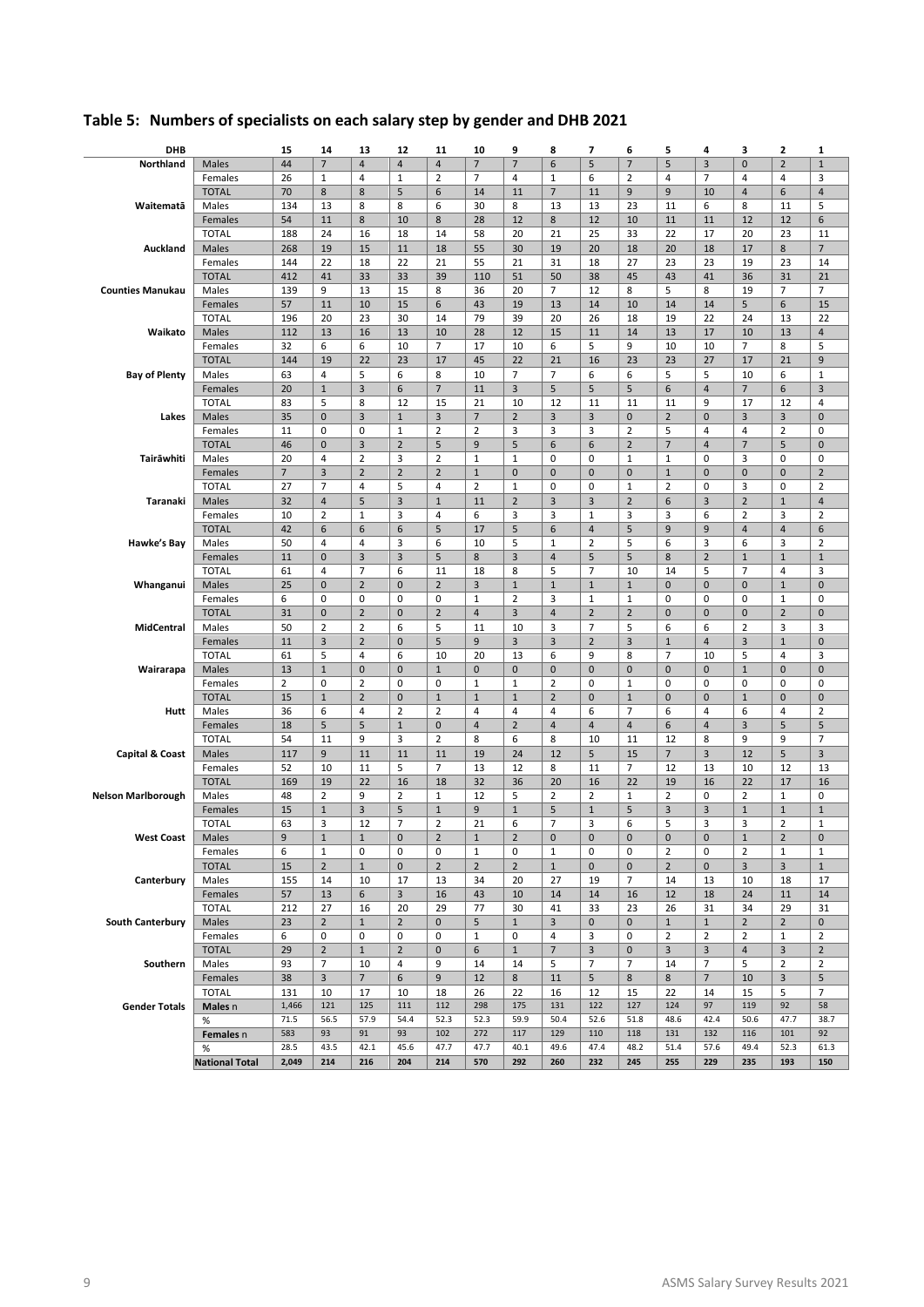| <b>DHB</b>                 |                       | 14                             | 13             | 12                   | 11             | 10                       | 9                          | 8                          | 7                            | 6                          | 5                       | 4                      | з                       | 2              | 1                        |
|----------------------------|-----------------------|--------------------------------|----------------|----------------------|----------------|--------------------------|----------------------------|----------------------------|------------------------------|----------------------------|-------------------------|------------------------|-------------------------|----------------|--------------------------|
| Northland                  | <b>Males</b>          | 8                              | $\pmb{0}$      | $\mathbf 0$          | $\pmb{0}$      | $\mathbf 0$              | $1\,$                      | $\mathbf{1}$               | $\overline{2}$               | $\mathbf 0$                | $\mathbf 0$             | $\overline{2}$         | $\pmb{0}$               | $\mathbf 1$    | $\mathbf 1$              |
|                            | Females               | 7                              | $\mathbf 0$    | $\mathsf 0$          | 0              | $\mathsf 0$              | $\overline{2}$             | $\mathbf 1$                | $\overline{2}$               | 0                          | $\overline{2}$          | 1                      | 0                       | $\mathbf 1$    | $\mathbf{1}$             |
|                            | <b>TOTAL</b>          | 15                             | $\pmb{0}$      | $\mathbf 0$          | $\pmb{0}$      | $\mathbf 0$              | $\mathsf 3$                | $\overline{2}$             | $\overline{4}$               | $\mathbf 0$                | $\overline{2}$          | 3                      | $\pmb{0}$               | $\overline{2}$ | $\overline{2}$           |
| Waitematā                  | Males                 | 18                             | 0              | $\mathbf{1}$         | $\overline{2}$ | $\overline{2}$           | $\overline{2}$             | $\overline{2}$             | $\mathbf{1}$                 | $\pmb{0}$                  | $\overline{2}$          | 0                      | 3                       | $\sqrt{4}$     | $\overline{7}$           |
|                            | Females               | 15                             | $1\,$          | $\mathbf 0$          | $\mathbf 2$    | $\mathbf 0$              | $1\,$                      | $1\,$                      | $\mathbf{1}$                 | $\overline{2}$             | $\mathbf{1}$            | $\mathbf{0}$           | $\mathbf 1$             | $\mathbf 1$    | $\overline{4}$           |
|                            | <b>TOTAL</b>          | 33                             | $1\,$          | $\mathbf 1$          | $\overline{4}$ | $\overline{2}$           | 3                          | 3                          | $\overline{2}$               | $\overline{2}$             | 3                       | 0                      | $\overline{4}$          | 5              | 11                       |
| Auckland                   | Males                 | 15                             | $\pmb{0}$      | $\overline{2}$       | $1\,$          | $\mathbf 0$              | $\overline{2}$             | $\mathbf 0$                | $\mathbf 0$                  | $\mathbf{1}$               | $\overline{\mathbf{3}}$ | $\mathbf 1$            | $\overline{4}$          | 6              | 31                       |
|                            | Females               | 14                             | $\overline{2}$ | $\mathbf 1$          | $1\,$          | $1\,$                    | 6                          | $\mathbf 0$                | 3                            | $\mathbf 0$                | $\overline{2}$          | $1\,$                  | 5                       | 11             | 16                       |
|                            | <b>TOTAL</b>          | 29                             | $\overline{2}$ | $\overline{3}$       | $\overline{2}$ | $\mathbf 1$              | $\bf 8$                    | $\mathbf 0$                | 3                            | $\mathbf{1}$               | 5                       | $\overline{2}$         | 9                       | 17             | 47                       |
| <b>Counties Manukau</b>    | Males                 | 12                             | $\overline{2}$ | $\overline{2}$       | 0              | $\overline{2}$           | $\overline{4}$             | $\mathbf 1$                | $\mathbf 0$                  | 3                          | $\mathbf{1}$            | 0                      | 0                       | 5              | $\overline{4}$           |
|                            | Females               | 6                              | $\overline{2}$ | $\mathbf 0$          | $\overline{2}$ | $\mathsf 3$              | 6                          | $\overline{2}$             | $\mathbf 0$                  | $\mathbf{1}$               | $\overline{2}$          | $\mathbf 1$            | $\mathsf 3$             | 3              | $\overline{7}$           |
|                            | <b>TOTAL</b>          | 18                             | $\sqrt{4}$     | $\overline{2}$       | $\overline{2}$ | 5                        | 10                         | 3                          | $\mathbf 0$                  | $\overline{4}$             | 3                       | $1\,$                  | 3                       | 8              | 11                       |
| Waikato                    | Males                 | 10                             | $\overline{3}$ | $\overline{3}$       | $\overline{3}$ | $\overline{3}$           | $\overline{2}$             | $\overline{2}$             | $\pmb{0}$                    | $\mathbf 0$                | $\overline{2}$          | $\mathbf 1$            | 10                      | 3              | 3                        |
|                            | Females               | $\overline{7}$                 | $1\,$          | $\pmb{0}$            | $\mathbf 1$    | $\pmb{0}$                | $\overline{2}$             | $\mathbf 0$                | $\mathbf{1}$                 | $\mathbf 1$                | 3                       | 0                      | $\overline{7}$          | $\mathbf 1$    | 0                        |
|                            | <b>TOTAL</b>          | 17                             | $\sqrt{4}$     | $\overline{3}$       | $\sqrt{4}$     | $\mathsf 3$              | $\sqrt{4}$                 | $\overline{2}$             | $\mathbf 1$                  | $\mathbf 1$                | 5                       | $\mathbf 1$            | 17                      | $\overline{4}$ | $\overline{\mathbf{3}}$  |
| <b>Bay of Plenty</b>       | Males                 | 8                              | 0              | $\pmb{0}$            | 0              | $\mathbf 1$              | 0                          | $\mathbf 0$                | $\mathbf 0$                  | $\mathbf 1$                | 0                       | 0                      | 0                       | $\mathbf 0$    | 0                        |
|                            | Females               | $\boldsymbol{6}$               | $\mathbf 2$    | $\mathbf 0$          | $\pmb{0}$      | $\mathbf 0$              | $\pmb{0}$                  | $\mathbf 0$                | $\mathbf 0$                  | $\mathbf 0$                | $\mathbf 2$             | $\pmb{0}$              | $\mathsf 0$             | $\pmb{0}$      | $\mathbf 0$              |
|                            | <b>TOTAL</b>          | 14                             | $\overline{2}$ | $\pmb{0}$            | 0              | $\mathbf 1$              | 0                          | $\mathbf 0$                | $\mathbf 0$                  | $\mathbf 1$                | $\overline{2}$          | $\mathbf 0$            | $\pmb{0}$               | 0              | 0                        |
| Lakes                      | Males                 | $\mathbf 1$                    | $\pmb{0}$      | $\mathbf 0$          | $\pmb{0}$      | $\mathbf 0$              | $\pmb{0}$                  | $\mathbf 0$                | $\pmb{0}$                    | $\mathbf 1$                | $\mathbf 0$             | $\pmb{0}$              | $\pmb{0}$               | $\pmb{0}$      | $\mathbf 0$              |
|                            | Females               | 0                              | 0              | $\pmb{0}$            | 0              | $\pmb{0}$                | $\mathbf 1$                | $\mathbf 0$                | $\mathbf 0$                  | $\mathbf 0$                | $\mathbf 0$             | 0                      | $\pmb{0}$               | 0              | $\pmb{0}$                |
|                            | <b>TOTAL</b>          | $\mathbf 1$                    | $\pmb{0}$      | $\mathbf 0$          | $\pmb{0}$      | $\mathbf 0$              | $\mathbf 1$                | $\mathbf 0$                | $\mathbf 0$                  | $\mathbf 1$                | $\mathbf 0$             | $\mathbf{0}$           | $\pmb{0}$               | $\pmb{0}$      | $\pmb{0}$                |
| Tairāwhiti                 | Males                 | $\mathbf 1$                    | 0              | $\pmb{0}$            | 0              | $\pmb{0}$                | 0                          | $\mathbf 0$                | $\mathbf 0$                  | $\mathbf 1$                | 0                       | $\mathbf 0$            | $\mathbf 0$             | 0              | $\mathsf 0$              |
|                            | Females               | $\pmb{0}$                      | $\pmb{0}$      | $\mathbf 0$          | $\pmb{0}$      | $\mathbf 0$              | $\pmb{0}$                  | $\mathbf 0$                | $\pmb{0}$                    | $\pmb{0}$                  | $\pmb{0}$               | $\pmb{0}$              | $\pmb{0}$               | $\mathbf{0}$   | $\pmb{0}$                |
|                            | <b>TOTAL</b>          | $\mathbf 1$                    | 0              | $\pmb{0}$            | 0              | $\pmb{0}$                | 0                          | $\mathbf 0$                | $\mathbf 0$                  | $\mathbf 1$                | $\mathbf 0$             | 0                      | $\mathbf 0$             | 0              | $\pmb{0}$                |
| Taranaki                   | Males                 | $\overline{2}$                 | $\pmb{0}$      | $\mathbf 0$          | $\pmb{0}$      | $\mathbf 0$              | $\pmb{0}$                  | $\mathbf 0$                | $\mathbf 0$                  | $\mathbf 0$                | $\mathbf 1$             | $1\,$                  | $\pmb{0}$               | $\mathbf{0}$   | $\pmb{0}$                |
|                            | Females               | $\sqrt{4}$<br>$\boldsymbol{6}$ | 0<br>$\pmb{0}$ | $1\,$<br>$\mathbf 1$ | 0<br>$\pmb{0}$ | $\pmb{0}$<br>$\mathbf 0$ | $\mathbf 1$<br>$\mathbf 1$ | $\mathbf 0$<br>$\mathbf 0$ | $\mathbf{1}$<br>$\mathbf{1}$ | $\mathbf 0$<br>$\mathbf 0$ | 0<br>$1\,$              | 0<br>$\mathbf 1$       | $\mathbf{1}$<br>$1\,$   | 0<br>$\pmb{0}$ | $\mathbf 0$<br>$\pmb{0}$ |
|                            | <b>TOTAL</b><br>Males | 3                              | $1\,$          | $\pmb{0}$            | 0              | $\pmb{0}$                | 0                          | $\mathbf 0$                | $\mathbf 0$                  | $\mathbf 0$                | $\mathbf 0$             | 0                      | $\pmb{0}$               | 0              | $\mathbf 0$              |
| Hawke's Bay                | Females               | $\overline{3}$                 | $\pmb{0}$      | $\mathbf 0$          | $\pmb{0}$      | $\mathbf 0$              | $\mathbf 1$                | $\mathbf 0$                | $\mathbf{0}$                 | $\mathbf 0$                | $\mathbf 1$             | $\mathbf{0}$           | $\mathbf{0}$            | $\overline{0}$ | $\pmb{0}$                |
|                            | <b>TOTAL</b>          | 6                              | $1\,$          | $\pmb{0}$            | 0              | $\pmb{0}$                | $\mathbf 1$                | $\mathbf 0$                | $\mathbf 0$                  | $\mathbf 0$                | $\mathbf{1}$            | 0                      | $\pmb{0}$               | 0              | 0                        |
| Whanganui                  | Males                 | $\mathbf 1$                    | $\pmb{0}$      | $\mathbf 0$          | $\pmb{0}$      | $1\,$                    | $\pmb{0}$                  | $\mathbf 0$                | $\mathbf 0$                  | $\mathbf 0$                | $\mathbf 0$             | $\pmb{0}$              | $\pmb{0}$               | $\pmb{0}$      | $\mathbf{1}$             |
|                            | Females               | 0                              | 0              | $\pmb{0}$            | 0              | $\pmb{0}$                | 0                          | $\mathbf 0$                | $\mathbf 0$                  | $\mathbf 0$                | $\mathbf 0$             | 0                      | 0                       | $\mathbf 0$    | $\pmb{0}$                |
|                            | <b>TOTAL</b>          | $\mathbf 1$                    | $\pmb{0}$      | $\mathbf 0$          | $\pmb{0}$      | $\mathbf 1$              | $\pmb{0}$                  | $\mathbf 0$                | $\mathbf 0$                  | $\mathbf 0$                | $\mathbf 0$             | $\pmb{0}$              | $\pmb{0}$               | $\pmb{0}$      | $\mathbf 1$              |
| MidCentral                 | Males                 | 3                              | 0              | $\pmb{0}$            | 0              | $\pmb{0}$                | 0                          | $\mathbf 0$                | $\mathbf 0$                  | $\mathbf 0$                | 0                       | $\mathbf 0$            | $\pmb{0}$               | 0              | 0                        |
|                            | Females               | $\overline{7}$                 | $\pmb{0}$      | $\mathbf 0$          | $\pmb{0}$      | $\mathbf 0$              | $1\,$                      | $\mathbf 0$                | $\mathbf{1}$                 | $\mathbf 0$                | $\mathbf 0$             | $\pmb{0}$              | $\pmb{0}$               | $\pmb{0}$      | $\pmb{0}$                |
|                            | <b>TOTAL</b>          | 10                             | 0              | $\pmb{0}$            | 0              | $\pmb{0}$                | $\mathbf 1$                | $\mathbf 0$                | $\mathbf{1}$                 | $\mathbf 0$                | $\mathbf 0$             | 0                      | 0                       | 0              | $\pmb{0}$                |
| Wairarapa                  | Males                 | $\pmb{0}$                      | $\pmb{0}$      | $\mathbf 0$          | $\pmb{0}$      | $\mathbf 0$              | $\pmb{0}$                  | $\mathbf 0$                | $\mathbf 0$                  | $\mathbf 0$                | $\mathbf 0$             | $\mathbf{0}$           | $\pmb{0}$               | $\mathbf{0}$   | $\pmb{0}$                |
|                            | Females               | $\mathbf 1$                    | 0              | $\pmb{0}$            | 0              | $\pmb{0}$                | 0                          | $\mathbf 0$                | $\mathbf{1}$                 | $\mathbf 0$                | $\mathbf 0$             | 0                      | $\pmb{0}$               | 0              | $\pmb{0}$                |
|                            | <b>TOTAL</b>          | $\mathbf 1$                    | $\pmb{0}$      | $\mathbf 0$          | $\pmb{0}$      | $\mathbf 0$              | $\pmb{0}$                  | $\mathbf 0$                | $\mathbf{1}$                 | $\mathbf 0$                | $\mathbf 0$             | $\pmb{0}$              | $\pmb{0}$               | $\mathbf{0}$   | $\pmb{0}$                |
| Hutt                       | Males                 | $\mathbf 1$                    | 0              | $\pmb{0}$            | 0              | $\pmb{0}$                | 0                          | $\mathbf 0$                | $\mathbf 0$                  | $\mathbf 0$                | $\mathbf 0$             | $\mathbf 0$            | 0                       | 0              | $\pmb{0}$                |
|                            | Females               | $\overline{2}$                 | $\pmb{0}$      | $\mathbf 0$          | $\pmb{0}$      | $\mathbf 0$              | $\pmb{0}$                  | $\mathbf 0$                | $\mathbf 0$                  | $\mathbf 0$                | $\mathbf 1$             | $\pmb{0}$              | $\pmb{0}$               | $\mathbf{0}$   | $\pmb{0}$                |
|                            | <b>TOTAL</b>          | 3                              | 0              | $\pmb{0}$            | 0              | $\pmb{0}$                | 0                          | $\mathbf 0$                | $\mathbf 0$                  | $\mathbf 0$                | $\mathbf{1}$            | 0                      | 0                       | $\mathbf 0$    | $\pmb{0}$                |
| <b>Capital &amp; Coast</b> | <b>Males</b>          | 5                              | $\pmb{0}$      | $\mathbf 0$          | $\pmb{0}$      | $\mathbf 0$              | $\pmb{0}$                  | $\mathbf 0$                | $\mathbf 0$                  | $\mathbf 0$                | $\mathbf 0$             | $\pmb{0}$              | $\pmb{0}$               | $\pmb{0}$      | $\pmb{0}$                |
|                            | Females               | 6                              | 0              | $\pmb{0}$            | 0              | $\pmb{0}$                | $\mathbf 1$                | $\mathbf 0$                | $\mathbf 0$                  | $\mathbf 0$                | $\mathbf 0$             | 0                      | $\pmb{0}$               | 0              | $\pmb{0}$                |
|                            | <b>TOTAL</b>          | 11                             | $\pmb{0}$      | $\mathbf 0$          | $\pmb{0}$      | $\mathbf 0$              | $1\,$                      | $\mathbf 0$                | $\mathbf 0$                  | $\mathbf 0$                | $\mathbf 0$             | $\pmb{0}$              | $\pmb{0}$               | $\pmb{0}$      | $\pmb{0}$                |
| <b>Nelson Marlborough</b>  | Males                 | 5                              | 0              | 0                    | 0              | 0                        | 0                          | $\mathbf 0$                | $\mathbf{1}$                 | $\mathbf 0$                | $\mathbf 0$             | 0                      | $1\,$                   | 0              | 0                        |
|                            | Females               | $\mathsf 3$                    | $\pmb{0}$      | $\mathbf 0$          | $\pmb{0}$      | $\mathbf 2$              | $\mathbf 1$                | $\mathbf 0$                | $\mathbf 0$                  | $\mathbf 0$                | $\mathbf 0$             | $\pmb{0}$              | $\pmb{0}$               | 0              | 0                        |
|                            | <b>TOTAL</b>          | 8                              | $\mathbf 0$    | 0                    | $\mathbf 0$    | $\mathbf 2$              | $\mathbf 1$                | $\mathbf 0$                | $\mathbf{1}$                 | $\mathbf 0$                | $\mathbf 0$             | $\mathbf 0$            | $1\,$                   | 0              | 0                        |
| <b>West Coast</b>          | Males                 | $\boldsymbol{6}$               | $\pmb{0}$      | $\pmb{0}$            | $\pmb{0}$      | $\pmb{0}$                | $\pmb{0}$                  | $\pmb{0}$                  | $\pmb{0}$                    | $\pmb{0}$                  | $\pmb{0}$               | $\pmb{0}$              | $\overline{\mathbf{c}}$ | $\pmb{0}$      | 0                        |
|                            | Females               | 0                              | 0              | 0                    | 0              | 0                        | 0                          | 0                          | 0                            | 0                          | 0                       | 0                      | 0                       | 0              | 0                        |
|                            | <b>TOTAL</b>          | $\boldsymbol{6}$               | $\pmb{0}$      | $\pmb{0}$            | $\pmb{0}$      | $\mathbf 0$              | $\pmb{0}$                  | $\mathbf 0$                | $\mathbf 0$                  | $\pmb{0}$                  | $\mathbf 0$             | $\pmb{0}$              | $\mathbf 2$             | 0              | $\mathbf 0$              |
| Canterbury                 | Males                 | 10                             | 0              | 0                    | 0              | $1\,$                    | 0                          | 0                          | $\mathbf 1$                  | 0                          | 0                       | $\mathbf{1}$           | 0                       | 3              | $1\,$                    |
|                            | Females               | $\overline{7}$                 | $\mathbf 2$    | $\mathbf 1$          | $\mathbf 2$    | $\mathbf 1$              | $\mathbf 1$                | $\mathbf 1$                | $\mathbf 1$                  | $\mathbf 1$                | $\mathsf 3$             | $\mathbf 1$            | 0                       | 0              | 6                        |
|                            | <b>TOTAL</b>          | 17                             | $\mathbf 2$    | $\mathbf 1$          | $\mathbf 2$    | $\mathbf 2$              | $\mathbf 1$                | $\mathbf 1$                | $\overline{2}$               | $\mathbf 1$                | 3                       | $\mathbf 2$            | $\pmb{0}$               | 3              | $\overline{7}$           |
| South Canterbury           | Males                 | $\mathbf 2$                    | $\pmb{0}$      | $\pmb{0}$            | $\pmb{0}$      | $\pmb{0}$                | $\pmb{0}$                  | $\mathbf 0$                | $\mathbf 0$                  | $\mathbf 0$                | $\mathbf 1$             | $\pmb{0}$              | $\pmb{0}$               | $\pmb{0}$      | $\mathbf{0}$             |
|                            | Females               | 0                              | 0              | $\pmb{0}$            | 0              | $\pmb{0}$                | 0                          | $\mathbf 0$                | 0                            | $\mathbf 0$                | 0                       | 0                      | 0                       | 0              | 0                        |
|                            | <b>TOTAL</b>          | $\mathbf 2$                    | $\pmb{0}$      | $\pmb{0}$            | $\pmb{0}$      | $\pmb{0}$                | $\pmb{0}$                  | $\mathbf 0$                | $\mathbf 0$                  | $\mathbf 0$                | $\,1\,$                 | $\mathbf 0$            | $\pmb{0}$               | 0              | $\mathbf{0}$             |
| Southern                   | Males                 | $\sqrt{4}$                     | $1\,$          | 0                    | $\mathbf 1$    | $\,1\,$                  | 0                          | 0                          | 0                            | 0                          | $\,1\,$                 | $\mathbf 1$            | $\overline{2}$          | 0              | 0                        |
|                            | Females               | $\sqrt{4}$                     | $\pmb{0}$      | $\pmb{0}$            | $\pmb{0}$      | $\mathbf 0$              | $\pmb{0}$                  | $\overline{2}$             | $\mathbf 0$                  | $\mathbf 0$                | $\mathbf 0$             | $\pmb{0}$              | $\mathbf 0$             | 0              | $\mathbf 0$              |
|                            | <b>TOTAL</b>          | 8                              | $\mathbf 1$    | $\mathsf 0$          | $\mathbf 1$    | $\mathbf 1$              | 0                          | $\overline{2}$             | 0                            | 0                          | $\mathbf{1}$            | $\mathbf 1$            | $\overline{2}$          | 0              | 0                        |
| <b>Gender Totals</b>       | Males n               | 115                            | $\overline{7}$ | $\bf 8$              | $\overline{7}$ | 11                       | 11                         | 6                          | $\sqrt{5}$                   | $\overline{7}$             | 11                      | $\overline{7}$         | 22                      | 22             | 48                       |
|                            | %                     | 55.6<br>92                     | 41.2           | 72.7<br>$\mathbf{3}$ | 46.7           | 61.1<br>$\overline{7}$   | 31.4<br>24                 | 46.2<br>$\overline{7}$     | 31.3<br>11                   | 58.3<br>5                  | 39.3<br>17              | 63.6<br>$\overline{4}$ | 56.4<br>17              | 56.4<br>17     | 58.5<br>34               |
|                            | Females n<br>%        | 44.4                           | 10<br>58.8     | 27.3                 | 8<br>53.3      | 38.9                     | 68.6                       | 53.8                       | 68.8                         | 41.7                       | 60.7                    | 36.4                   | 43.6                    | 43.6           | 41.5                     |
|                            | <b>National Total</b> | 207                            | 17             | 11                   | 15             | 18                       | 35                         | 13                         | 16                           | 12                         | 28                      | 11                     | 39                      | 39             | 82                       |
|                            |                       |                                |                |                      |                |                          |                            |                            |                              |                            |                         |                        |                         |                |                          |

# <span id="page-11-0"></span>**Table 6: Numbers of medical and dental officers on each salary step by gender and DHB 2021**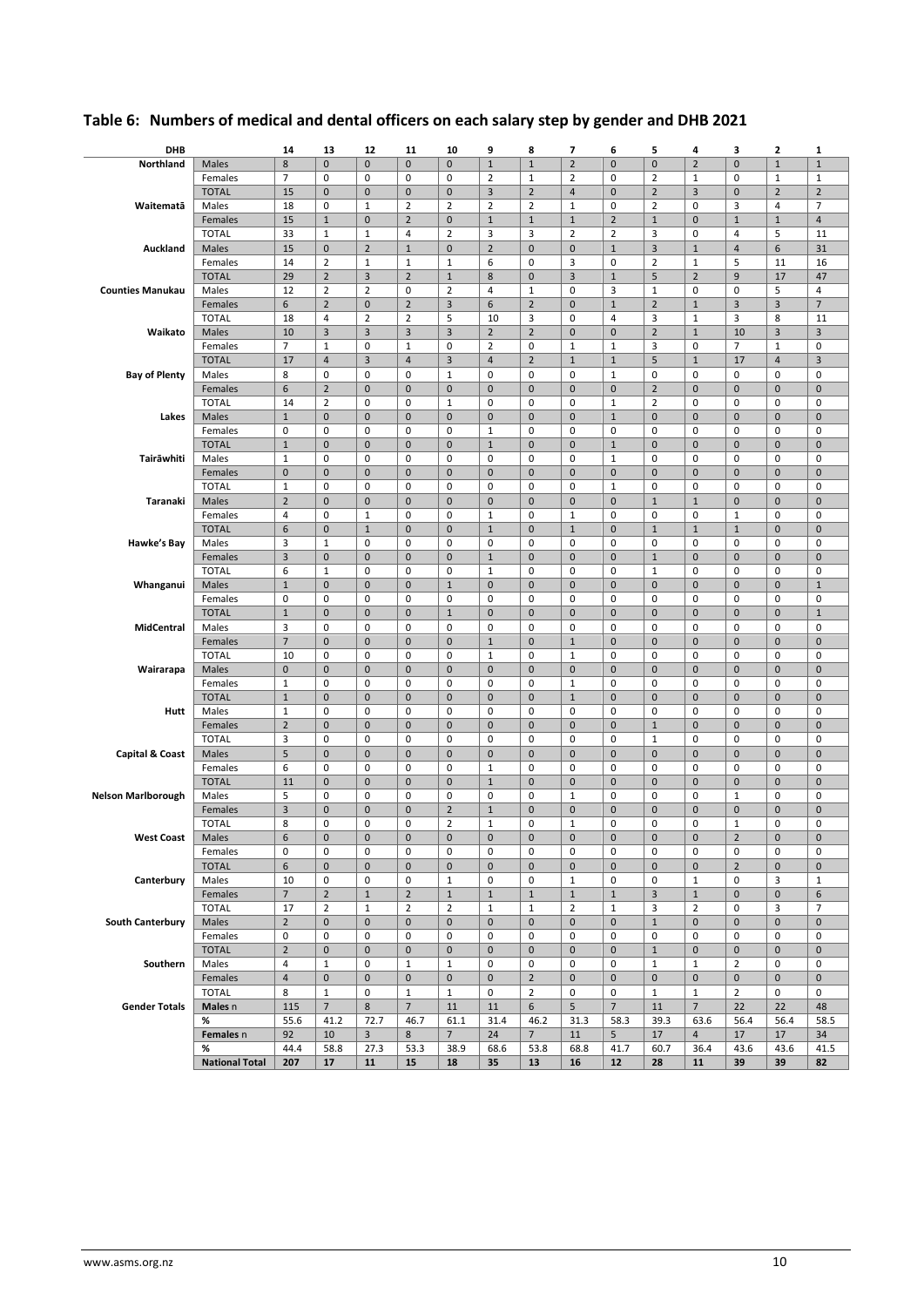

Figures 3 and 4 show the proportion of the workforce on the top step of the salary scale over the past 15 years including the proportion of women and men sitting on the top step over the same time frame.

100% 90% 80% 70% 56% 54% 60% 44% 46% 50% 40% 38% 39% 30% 20% 10% 0% 2021 2020 2019 2018 2017 2016 2015 2014 2013 2012 2011 2010 2009 2008 2007 2006 % Female Medical and Dental Officers on top step of salary scale <u>—a</u> % Male Medical and Dental Officers on top step of salary scale  $\longrightarrow$  % Medical and Dental Officers on top step of salary scale

<span id="page-12-0"></span>**Figure 3: Proportion of specialists and by gender on the top step of the salary scale from 2006-2021**

#### <span id="page-12-1"></span>**Figure 4: Proportion of medical and dental officers and by gender on the top step of the salary scale from 2006-2021**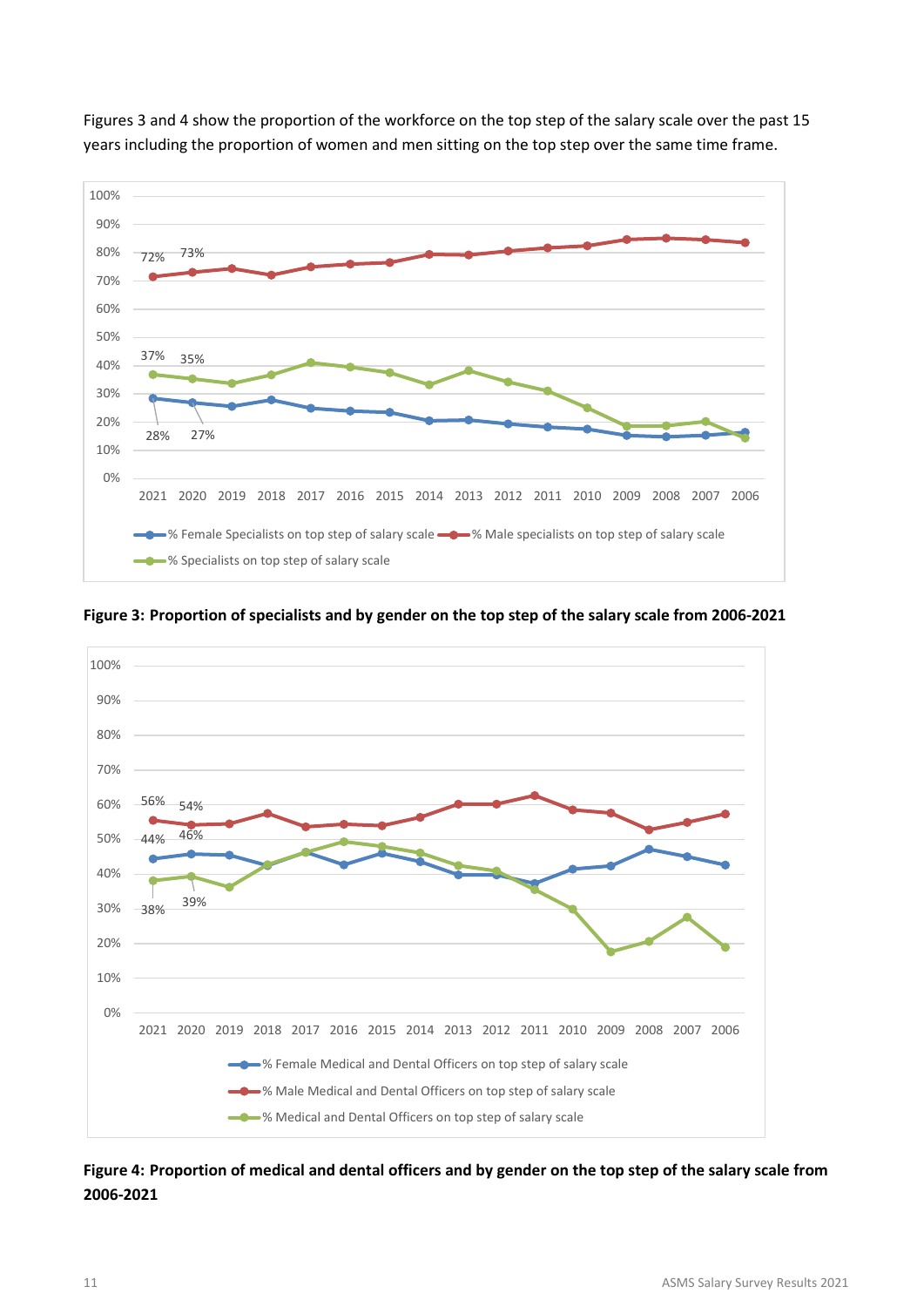Figures 5 and 6 show the total numbers of specialists and medical and dental officers over the past 15 years including how these numbers are split according to gender. Figure 5 suggests that the numbers of women specialists are growing and that the proportionate gender balance of the specialist workforce is gradually evening out. For medical and dental officers, the numbers are relatively static and the male/female ratios proportionately more even than in the specialist workforce (Figure 6).



<span id="page-13-0"></span>**Figure 5: Total number and proportion of specialists by gender 2006-2021**



<span id="page-13-1"></span>**Figure 6: Total number and proportion of medical and dental officers by gender 2006-2021**